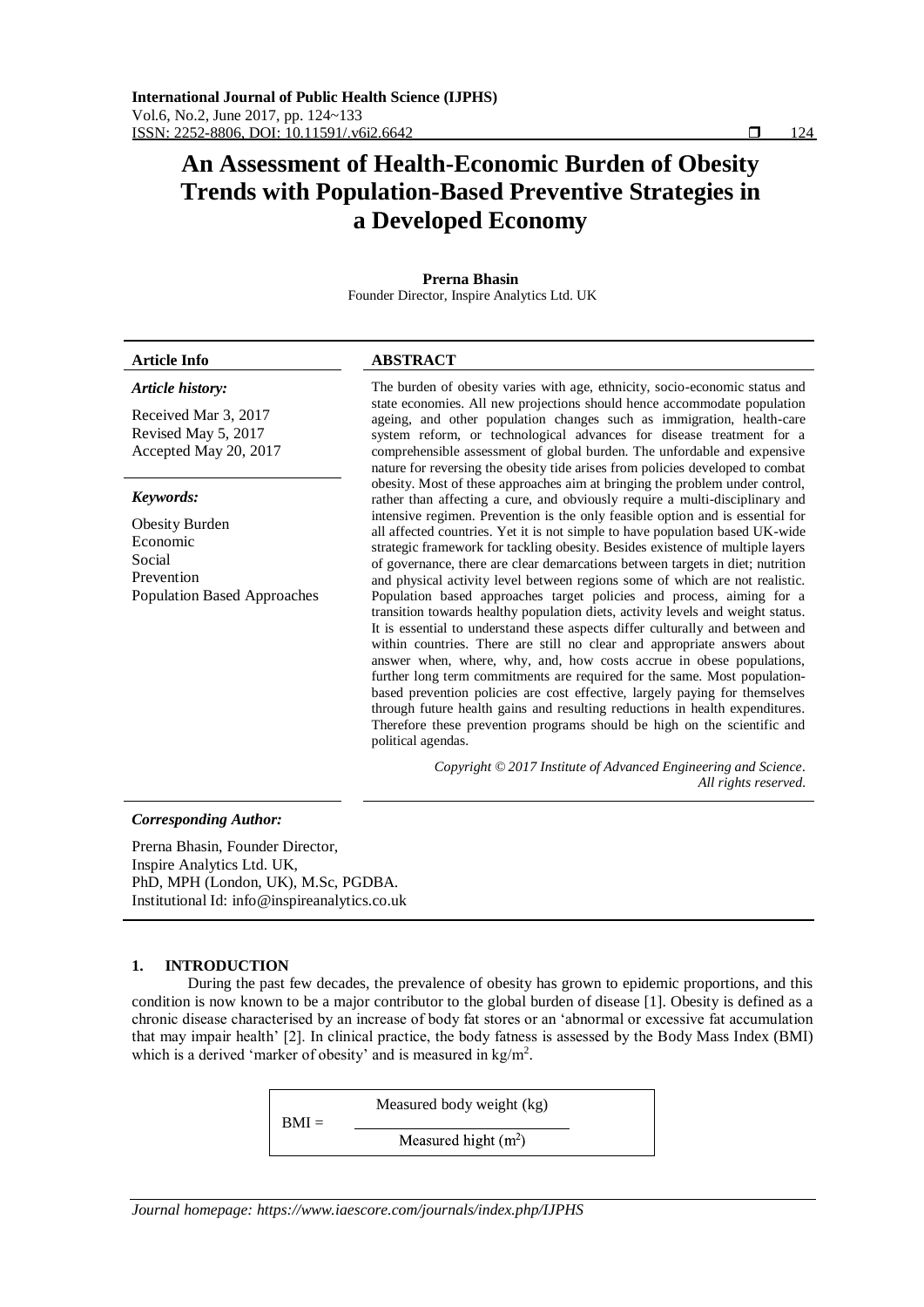In adults, WHO defines obesity by a BMI≥30 and overweight (also termed pre-obesity) by a BMI 25–29.9 in Caucasians. Individuals found in overweight range of BMI 25–29.9 chronically, have higher odds of becoming obese in later life [3]. Cross-cultural paradigms arose in adiposity assessment when several studies reported at the same BMI level, higher body fat percentage is found in Asians than in Caucasians yet their prevalence of obesity is much lower [4]-[6]. This implied that at a certain BMI level, body fatness and fat distribution might vary across populations prompting IDF (International Diabetes Federation) and the IOTF (International Obesity Task Force) to introduce different BMI cut points for other ethnicities. Complications persisted in defining overweight and obesity among children as dynamics in change of height and weight are mostly uncertain. BMI therefore became a less reliable predictor of obesity among children before an international standard was proposed for childhood obesity using different methodologies [7].

In the last decade, BMI has been publicised as an imprecise obesity marker, as individuals with the same BMI were found to have different levels of body fat content. Recent studies indicate that abdominal obesity or visceral adiposity is significantly associated with metabolic and cardiovascular diseases and suggests that waist circumference is more closely associated with mortality and morbidity than BMI [8].

#### **1.1. Pathogenesis of obesity**

Obesity develops as a result of a period of chronic energy imbalance [9] and is maintained if these elevated levels of increased energy intake persist. Globalization has made the world wealthier. The consequent transition in economies has contributed to shifting dietary patterns, for example, higher per capita energy availability with increased consumption of energy-dense diets high in fat (fast-food), larger portion sizes, food consumed outside the home, greater consumption of soft drinks, and [10]-[12]. This compounded with decline in energy expenditure (sedentary lifestyle-motorized transport, labour-saving devices at home, the phasing out of physically demanding manual tasks) has led to development of obesity. Genetics account for 60–85% of the variation in obesity but if genes 'load the gun' the obesity-promoting environment 'pulls the trigger', therefore interaction between biological factors, behavioural and environmental factors together regulate energy balance and fat stores [9],[13]. UK Foresight Programme (2007) introduced the Obesity System Map to model determinants of obesity, reproducing comprehensive, complex results along similar lines [14]. Migration of populations may also account for a proportion of the epidemic.

#### **1.2. Consequences of obesity**

Obesity has a more pronounced impact on morbidity than mortality and severely impairs quality of life. Obesity is known to exist with its chronic co-morbidities as shown in Figure 1 like cardiovascular disease, type 2 diabetes mellitus, respiratory disorders, cancer, osteoarthritis, work disability, and sleep apnoea [1]. These together have been responsible for 38% of all-cause mortality, 31% of years of life lost in early deaths, 12% of years of life lost in disability and 21% of DALYs disability adjusted life years in WHO EUR-A region where 7.3% of all DALYs lost were directly attributable to overweight and obesity. The World Health Report reported that obesity is responsible for between 8% and 15% of disability adjusted life years (DALYs) lost in Europe and North America [15]. Disabling effect of obesity comes through arteriosclerosis or triopathy of diabetes-nephropathy, neuropathy, and retinopathy when insulin is not sufficient [16]. As the obesity epidemic spreads, concern about the significant health and economic consequences has also grown.



Figure 1. The Public Health Impact of Obesity, Adapted [1]

*An Assessment of Health Economic Burden of Obesity Trends with Population Based… (Prerna Bhasin)*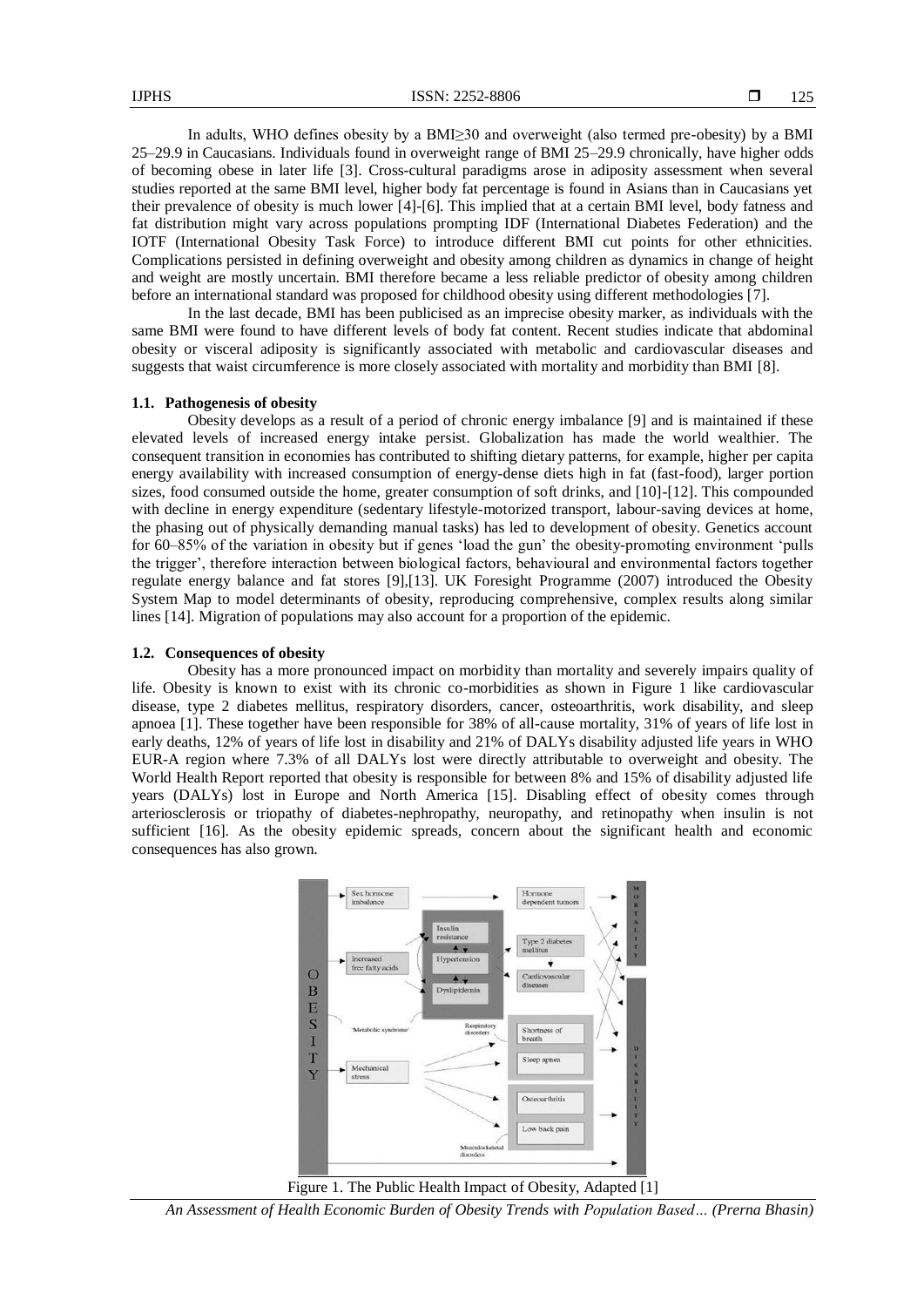The present review is not a standard systematic review but an attempt to find appropriate answers associated with need based assessment about when, where, why, and, how burdens accrued in obese populations of a developed economy like UK, and an overview linked the further long term commitments required.

#### **2. RESEARCH METHOD**

We searched articles indexed in MEDLINE and published in English 1995 and June 2014 to identify data on burdens associated with obesity in a developed economy of UK. The Medical Subject Heading (MeSH) terms "obesity" and "obesity, morbid" were combined with those for "costs and cost analysis," "economics, pharmaceutical," "economics, medical," "economics, hospital," and "work disability." The MEDLINE search returned 32 results, and 24 articles were selected for full-text review. EMBASE, International Pharmaceutical Abstracts (IPA), and Current Contents Connect (CCC) databases also were searched with similar keywords and limits; 12 additional unique articles were located, and 4 were chosen for full-text review. In addition, supplemental searches of data published on the Internet by the World Health Organization (WHO) and governmental agencies were conducted, and seven sources were selected for further consideration. For all search results, costs related to behavioral or lifestyle interventions for obesity were excluded. Of the all costrelated full-text documents reviewed, 14 studies or reports presented national or regional data in one or more regions of interest, and information from these sources is presented here. The cost data are summarized and grouped by study methodology and adapted from other studies for compartive overview. Converting all health care costs to a uniform, price-adjusted currency allows comparison of the volume of health care purchased in the different countries (without adjusting for population size differences among the countries).

#### **3. RESULTS AND ANALYSIS**

#### **3.1. Sizing the problem: epidemiological overview**

A compilation of epidemiological studies from 199 countries revealed that 1.46 adults worldwide were estimated to be overweight in 2008, and of these 502 million were obese, through systemic analysis [17]. UK is also experiencing an epidemic of overweight and obesity. The prevalence of excess weight is increasing rapidly across the country, and in 2013 close to 62% of the adult population was found to be overweight or obese [18]. A comparative trend by HSE (Health Survey for England) data documented, the prevalence of severe obesity among women increased from 1.4% in 1993 to 3.1% in 2012 and among men prevalence increased from 0.2% in 1993 to 1.7% in 2012, and is predicted to reach around 70% by 2034.The numbers are overwhelming and are second only to the USA as shown in Figure 2. Across borders, 20% of all adults in most European countries are already obese and with higher rates often found in the Southern, Central and Eastern European nation [19]. While Middle East encounters exceptionally high obesity levels and type 2 diabetes [20], Caribbean Islands are struggling with overwhelming medical burden of premature diabetes and cardiovascular disease [21]. Asian and African countries have been hit by dual burden of diseases with soaring prevalence rates of obesity and its associated type 2 diabetes [22] elucidated by the nutrition-transition paradox [23]. Obesity in UK tends to increase with age (up to 64 years) and is more common in people with low educational attainment, low income or in manual occupations. Ethnic differences are apparent underpinning later health inequalities across Great Britain [24],[25].

A conundrum was created due to unusual genetic-environmental problems associated with obesity and differential cut-offs for BMI (which changes by age and differentially by sex) when childhood obesity trends were to be assessed. Once solved, serial increasing trends in obesity prevalence were documented in most Western countries, especially the UK and the USA. HSE figures show that the average prevalence of overweight and obesity in children aged 2-10 and 11-15 years is around 26% and 35% respectively [26]. 10% of the world's school-aged children are estimated to be carrying excess body fat, quarter of which are known to have significant likelihood of some other multiple risk factors and co-morbidities before or during early adulthood. It has been reported that nearly 0.5-1% of all children are becoming overweight each year in USA, Brazil, Canada, Australia and parts of Europe [13].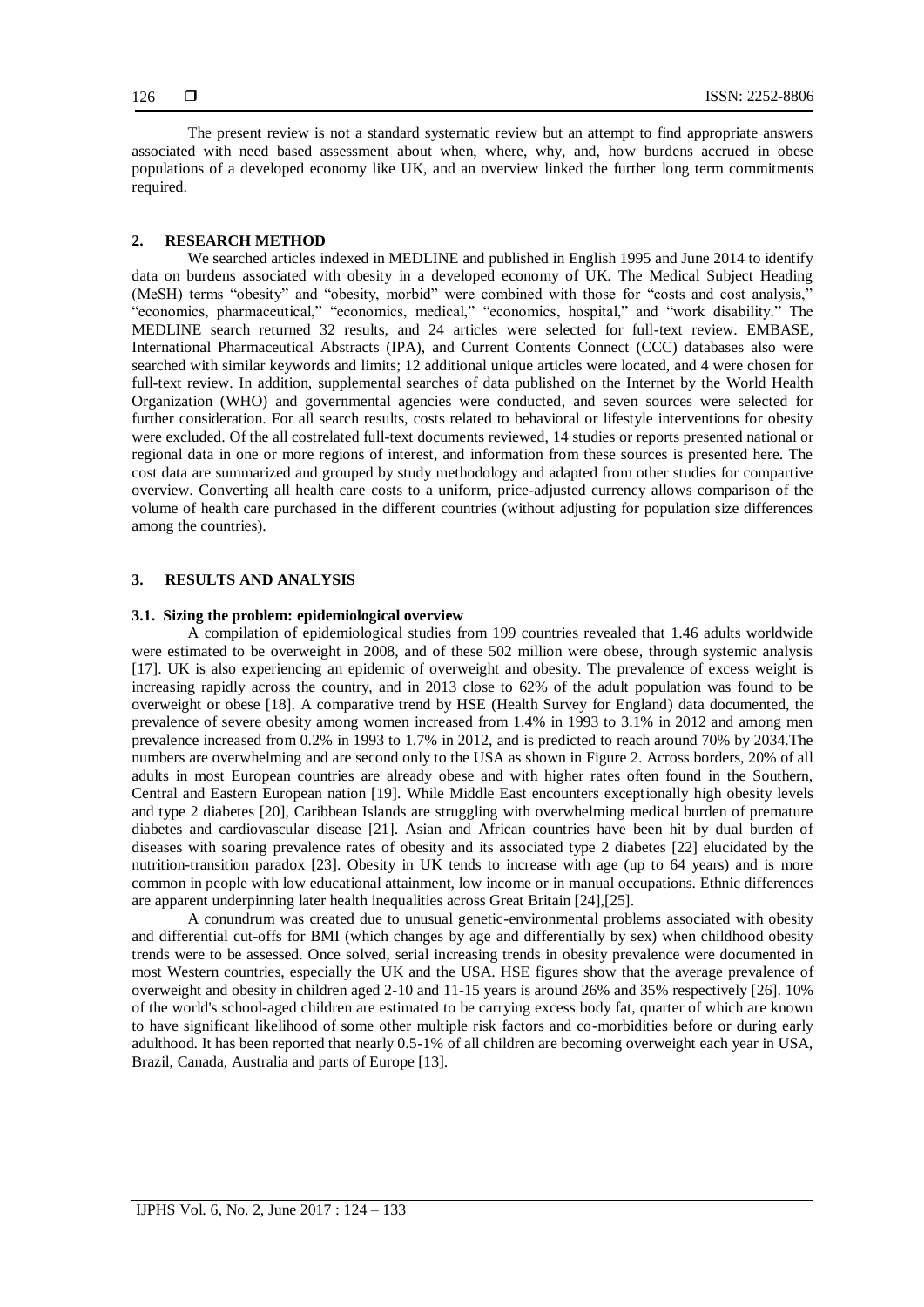



Figure 2. Analyses of the Escalating Obesity Rates in Different Countries; Adapted [19]

#### **3.2. Obesity as Public Health burden**

As the obesity epidemic is subjected to diverse economic and cultural landscape, so are its consequences therefore, the impact of obesity is measured as combined effect on disability and mortality as seen in Figure 2. The disabling effect of obesity or morbidity has been the focus of recent studies as population longevity has increased and it directly impacts quality of life and physical, social, and mental functioning [27],[28]. This includes osteoarthritis especially in elderly [29], infertility [30] and respiratory disorders like asthma [31].

Though studies have reaffirmed the association of high BMI levels as risk factors for all-cause mortality especially premature mortality [32] but odds were found to be higher for disease incidence, i.e., for type 2 diabetes mellitus, myocardial infarction, and ischemic stroke [1],[33] and at older ages [34]. These trends were attributed to increased cholesterol levels. The WCRF panel estimated that 30% - 40% of all cancers are attributable to inappropriate diet, lack of physical activity, and high body weight [35]. The health burden from obesity is largely equated to benign prostate hypertrophy [36] and several other forms of cancer due to metabolic abnormalities occurring at high BMI levels. It has been reported that for males, risk for esophageal cancer increases by 52% and for colon cancer by 24% with an additional 5 kg/m<sup>2</sup> in BMI [37]. In women, relative risks augmented to 59% for endometrial cancer and by 12% for post-menopausal breast cancer [38]. In 2002, in conjunction with obesity; cancer caused 27% of mortality and 17% of DALYs lost in countries such as the UK [15]. Table 1 projects health trends based on QALY's for UK and USA. Although the prevalence of obesity in the UK is less than in the USA, a substantial disease burden is associated with obesity and overweight in the UK population. During the next 20 years, it has been projected that obesityattributable disease risks will add an excess of 544,000 – 668,000 cases of diabetes, 331,000 – 461,000 of coronary heart disease and strokes, and 87,000 – 130, 000 of cancer [37].

Maternal obesity has significant implications for the health of women and their babies as it is linked to an increased risk of congenital anomalies. HSE reported an increase in obesity among women of childbearing age from 12.0% in 1993 to 18.5% in 2006 [39] and has been associated with increased risks during the antenatal, intrapartum and postnatal periods incur additional demand on NHS maternity services in UK [40]. As with adults, obesity in childhood causes hypertension, dyslipidemia, chronic inflammation, increased blood clotting tendency, endothelial dysfunction, and hyper-insulinaemia and further clustering of cardiovascular disease risk factors, known as the insulin resistance syndrome, has been identified in children as young as 5 years of age [41],[42]. A British cohort study reported, 2-fold increase in mortality risk among overweight adolescents and young adults over 57 years [43]. Pediatric obesity epidemic increases odds of occurrence of Type 2 diabetes, representing noxious consequence through macro-vascular and microvascular sequelae. Psychosocial consequences of obesity are not unheard of. Overweight children as young as age 5 years can develop a negative self-image, and obese adolescents show declining degrees of self-esteem associated with sadness, loneliness, nervousness, and high-risk behaviors [41]. With life-expectancy showing an upward trend, and increase in prevalence of obesity at a much younger age the morbidity statistics are going to rise through chronic disabilities further escalating the associated costs.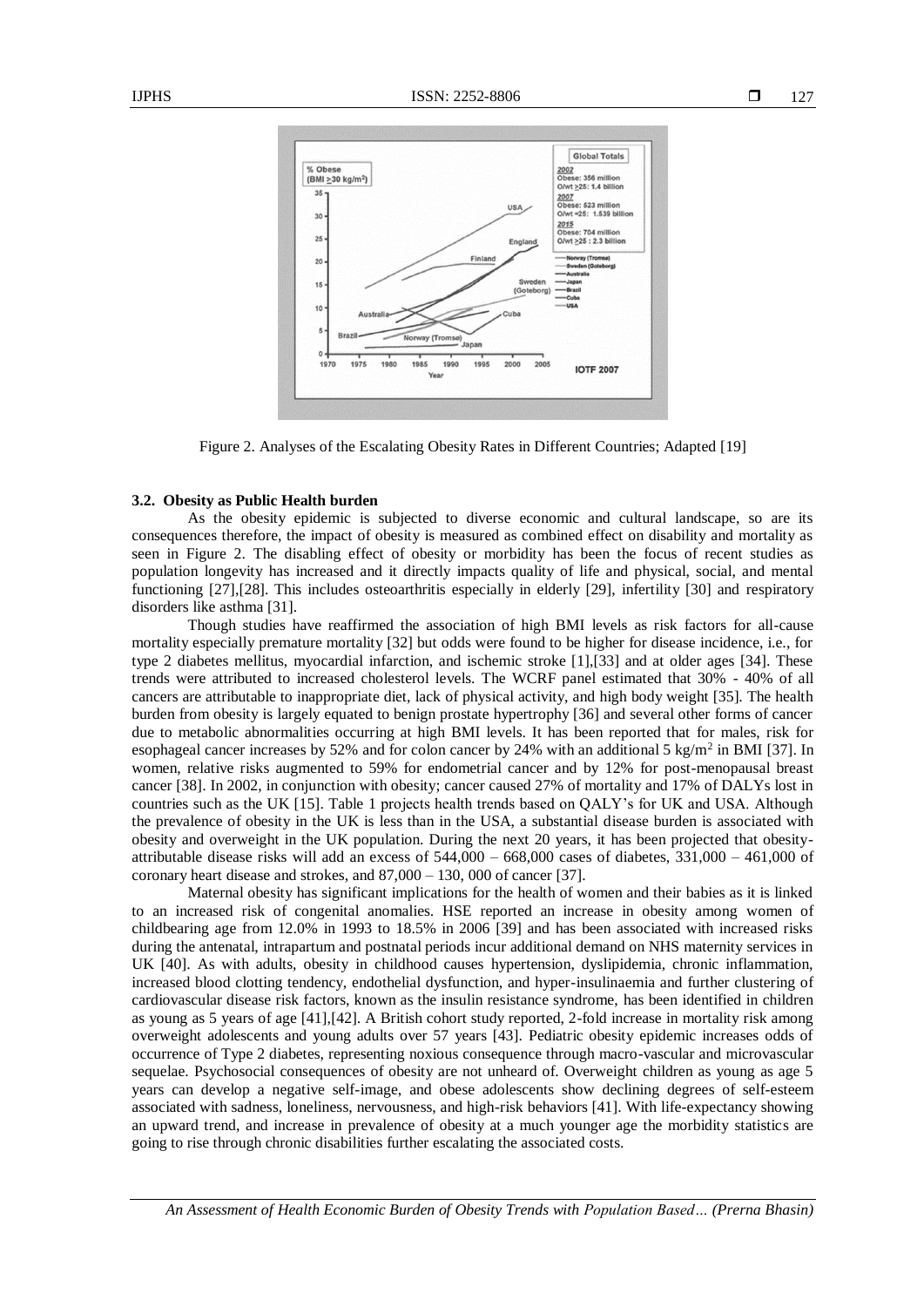| Projected health and quality-adjusted life-year outcomes | UK                                        |                | <b>USA</b>                                                  |                 |
|----------------------------------------------------------|-------------------------------------------|----------------|-------------------------------------------------------------|-----------------|
| 2010–30 under three hypothetical scenarios of            |                                           |                |                                                             |                 |
| population-wide change in body-mass index distribution   | Recent trend                              | Historic trend | Recent trend                                                | Historic trend  |
|                                                          | Scenario 1. Past trends continue unabated |                |                                                             |                 |
| Diabetes $(\times 1000)$                                 | $+545(432)$                               | $+668(159)$    | $+5503(3524)$                                               | $+7855(1618)$   |
| Coronary heart disease and stroke $(\times 1000)$        | $+331(407)$                               | $+461(128)$    | $+5365(3359)$                                               | $+6836(1537)$   |
| Cancer $(\times 1000)$                                   | $+87(108)$                                | $+130(34)$     | $+405(265)$                                                 | $+539(123)$     |
| Gain or loss in OALYs $(\times 1000)$                    | $-2219$                                   | $-6300$        | $-24.488$                                                   | $-48259$        |
|                                                          |                                           |                | Scenario 2. 1% reduction in BMI for every adult at baseline |                 |
| Diabetes $(\times 1000)$                                 | $-179(385)$                               | $-202(139)$    | $-2051(2922)$                                               | $-2420(1461)$   |
| Coronary heart disease and stroke $(\times 1000)$        | $-122(374)$                               | $-122(116)$    | $-1431(2799)$                                               | $-1704(1400)$   |
| Cancer $(\times 1000)$                                   | $-32(100)$                                | $-33(33)$      | $-73(219)$                                                  | $-127(109)$     |
| Gain or loss in OALYs $(\times 1000)$                    | $+3011(930)$                              | $+3195(395)$   | $+15988(1911)$                                              | $+16$ 135 (781) |
|                                                          |                                           |                | Scenario 3. If obesity rates had remained at 1990 levels    |                 |
| Diabetes $(\times 1000)$                                 | $-897(216)$                               | $-1021(159)$   | $-8664(3524)$                                               | $-11016(1618)$  |
| Coronary heart disease and stroke $(\times 1000)$        | $-634(204)$                               | $-763(128)$    | $-7670(3359)$                                               | $-9141(1537)$   |
| Cancer $(\times 1000)$                                   | $-177(54)$                                | $-220(34)$     | $-534(265)$                                                 | $-668(123)$     |
| Gain or loss in OALYs $(\times 1000)$                    | 7073                                      | $+11155$       | $+58177$                                                    | $+81948$        |

#### **3.3. Obesity as an Economic burden**

Obesity not only threatens the wellbeing of individuals due to its association with numerous chronic and acute health disorders [44] but also by incurring substantial costs to the individuals affected and to society, notably from increased health-care costs and lost productivity [37]. Obesity places a burden on public resources in terms of health costs, on employers through lost productivity and on families because of the increasing burden of long-term chronic disability, imposing huge gaps in health and social care [14]. Quantification of the costs from the health consequences of obesity is complex; costs are mediated by factors such as a changing demography, food system, and the economy. The medical costs include management of obesity and use of ambulatory care, hospitalisation, drugs, radiological or laboratory tests, and long term care. In addition to medical costs, society incurs substantial indirect costs from obesity as a result of decreased DALY's, premature mortality (before retirement), economic load of early retirement, disability pensions, and work absenteeism or reduced productivity [37]. In US, these figures totaled to an equivalent of 1 month of lost productivity and cost employers \$3792 per year [45].

In early  $20<sup>th</sup>$  century, obesity accounted for 2% of health-care costs in France and Australia and nearly 4% in the Netherlands, while in 2003 health-care costs associated with obesity accounted for 4-7% of total expenditure in US [37],[45].The total cost of CVD to the UK economy is estimated as £30 billion, 60% due to health-care costs [46]. In 2006–07, 46% of total NHS costs (over £43 billion) were due to diseases related to poor diet, physical inactivity, smoking, alcohol and overweight/obesity as shown in Table 2. Of the behavioral risk factors, over £5 billion was spent on overweight/ obesity-related ill health, although this includes costs from poor diet and physical inactivity [47]. In 2007, it was projected '*Tackling Obesities: Future Choices*', that the continuing rise in obesity will add £5.5 billion in medical costs to the National Health Service by 2050 [14].

The economic consequences of childhood obesity are not limited to direct costs, such as medical costs, and indirect, such as job absenteeism but incur later when obese children become obese adults. The estimated annual cost of treating obesity-related illness in adults is \$147 billion and has risen by 27 percent between 1987 and 2001. As obesity is associated with delayed skill acquisition, it is also found to be associated with lower wages, in later life [48].

If trends are to be believed, further increases in obesity in the UK and USA projects an expansion of obesity-related and mostly chronic diseases with substantial implications for health-care expenditure. Compounded by an ageing population, a substantial health-care cost burden is expected in the UK. This projection implies £648 million higher costs annually in 2020 and £2 billion higher costs annually in 2030 will be spent on treating obesity-related diseases [37]. Similar trends have been reported in US but it has been suggested that most estimates are over-reported as increased mortality among obese people may result in a 25% overestimate of direct healthcare costs when using population attributable fraction in cost estimates [49]. These estimates of the economic cost of risk factors for chronic disease to the NHS provide evidence for prioritization of resources for prevention and public health.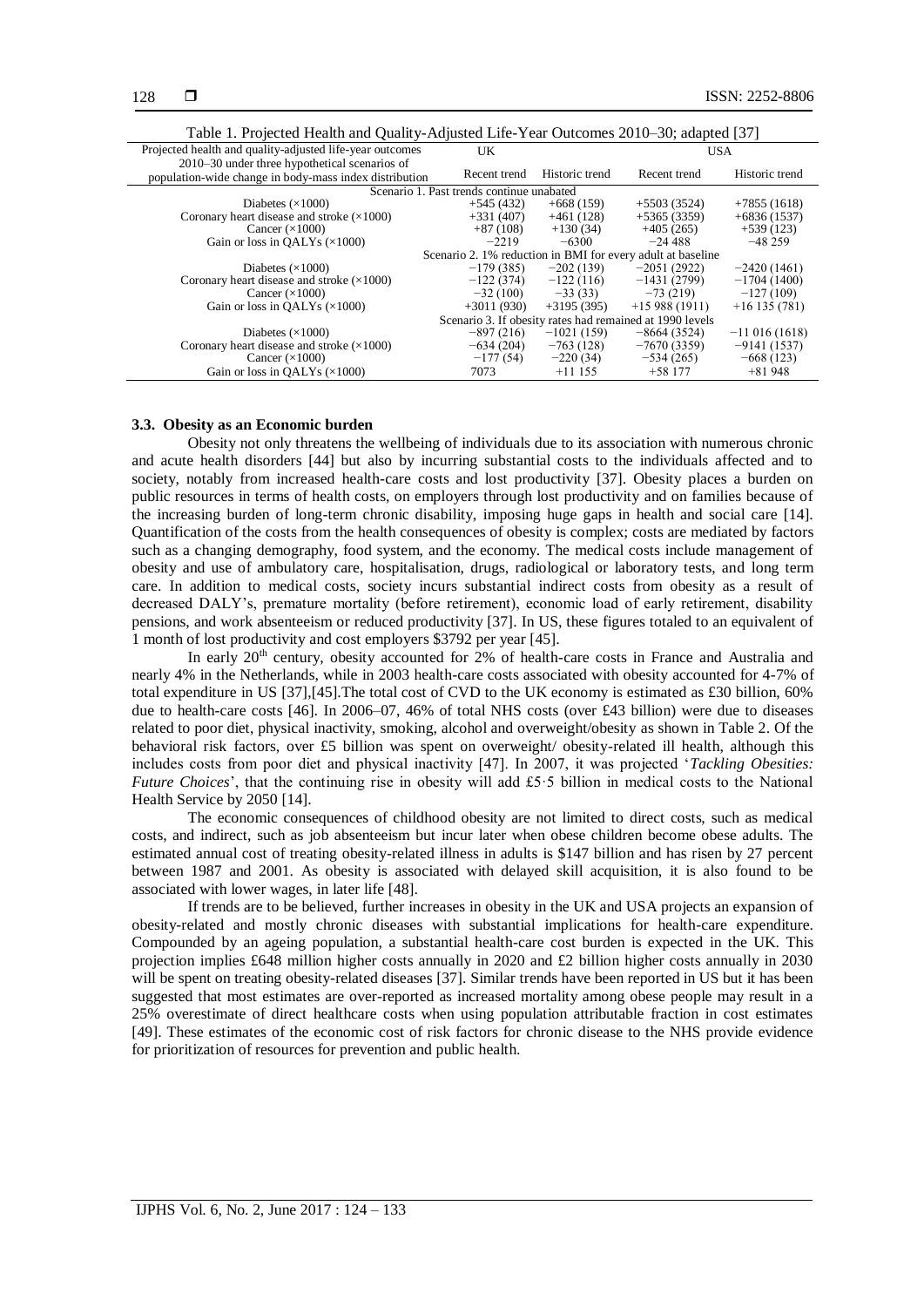| Disease Burden and co- | % of total NHS costs |           |     |                       | Total NHS costs (£millions) |
|------------------------|----------------------|-----------|-----|-----------------------|-----------------------------|
| morbidities            | 1992-1993            | 2006-2007 | PAF | Original costs (2002) | Updated costs $(2006 - 07)$ |
| Ischemic heart disease | 2.6                  | 2.9       | 34  | 778                   | 801                         |
| Ischemic stroke        | 4.1                  |           | 34  | 983                   | 332                         |
| <b>Breast cancer</b>   | 0.3                  | 0.6       |     | 29                    | 59                          |
| Colon/rectum cancer    | 0.5                  | 0.5       | 16  | 61                    | 65                          |
| Hypertensive disease   | 1.4                  | 4.5       | 58  | 576                   | 2121                        |
| Corpus uteri cancer    | 0.1                  | 0.2       | 49  | 41                    | 80                          |
| Osteoarthritis         | 1.6                  | 5.0       |     | 229                   | 853                         |
| Diabetes mellitus      | 1.0                  | 1.3       | 79  | 533                   | 835                         |
| Total                  | 11.6                 | 16.2      |     | 3231                  | 5146                        |

Table 2. Original and Updated Economic Costs of Overweight/Obesity to the NHS, Adapted [47]

# **3.4. Reversing the tide: Prevention holds the key**

The unfordable and expensive nature for reversing the obesity tide arises from policies developed to combat obesity. Most of these approaches aim at bringing the problem under control, rather than affecting a cure, and obviously require a multi-disciplinary and intensive regimen. Pharmaceutical approaches may assist, but cannot replace, the multidisciplinary management of obesity [13]. Prevention is the only feasible option and is essential for all affected countries. Developing public health preventive policies to combat obesity is also a much more complex process than anticipated as there are all sorts of political pressures to cope with [19]. There is a wide gap between recommendations and implementation due to political, economic and cultural factors. The rising epidemic reflects the profound changes in society and in behavioural patterns of communities. Therefore, most policies should be woven around communities with new regulatory approaches towards behaviour changes at multiple settings and at all levels of government as seen in Figure 3. Some key policy interventions based on 'drivers of obesity' theories have been tabulated in Table 3.



Figure 3. Population Level Policies with Direct and Indirect Influences on The Prevalence of Obesity; Links will Vary between Different Societies and Populations, Adapted [50]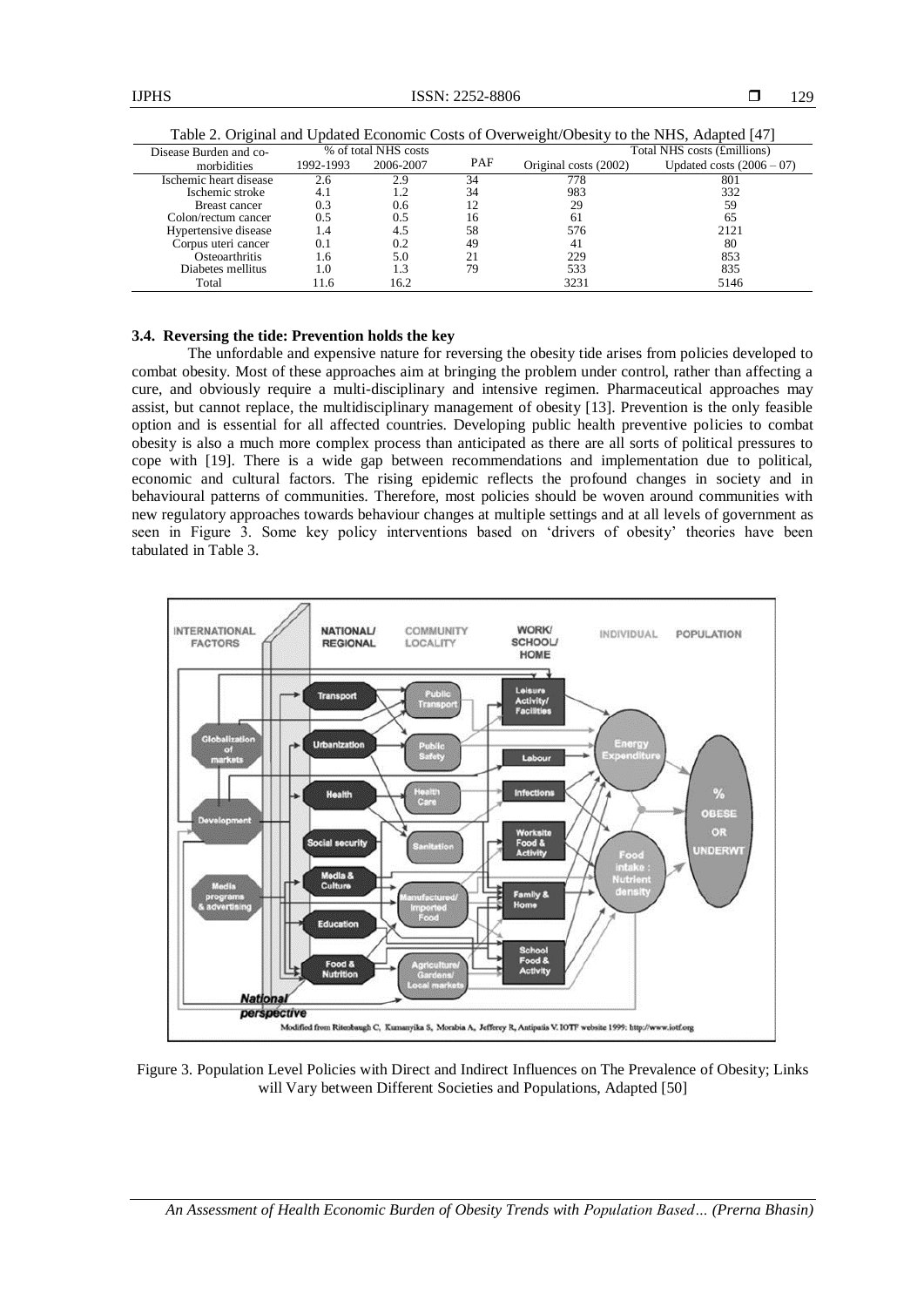| Table 5. The Follow Implications of some Key Fileories, Auapteu [31] |                                                                                                                      |                                                                                                                                                                                                     |  |
|----------------------------------------------------------------------|----------------------------------------------------------------------------------------------------------------------|-----------------------------------------------------------------------------------------------------------------------------------------------------------------------------------------------------|--|
| Theory                                                               | Core argument                                                                                                        | Implied solutions                                                                                                                                                                                   |  |
| Genetic causation                                                    | The predisposition to lay down fat is an<br>evolutionary legacy                                                      | Genomics, gene mapping and nutrigenomics. Functional<br>foods might help play a part in tailoring diets to individual<br>predispositions                                                            |  |
| Economic transition                                                  | Lifestyle change is associated with<br>development of a post-industrial<br>consumerist society                       | Once sufficiently affluent, people will be able to tackle<br>obesity as consumers, choosing or not, as they wish. At the<br>micro level, fiscal measures such as 'fat taxes' could be<br>considered |  |
| Technological change                                                 | Oil as a source of energy is replacing food as<br>source of energy                                                   | Build in more physical energy use into daily life. Design<br>technology to help keep intake in balance with expenditure                                                                             |  |
| Cultural change                                                      | Marketing and advertising instils new cultural<br>norms about what and how to eat, and how<br>much to eat            | Social marketing can emulate 'business' marketing                                                                                                                                                   |  |
| Psychosocial                                                         | Food choice is intensely personal and<br>expresses identity. Obesity suggests a schism<br>within identity well-being | Family change. Counselling. This is required both<br>individually and on a mass scale                                                                                                               |  |
| Obesogenic environment                                               | Obesity is a normal physiological response to<br>an abnormal or inappropriate environment                            | Change the physical and dietary environments to allow<br>normal physiological balance to (re)emerge                                                                                                 |  |
| Nutrition transition                                                 | Rising income leads to dietary changes,<br>leading to shifts in disease patterns                                     | It is probably too late to prevent rising obesity                                                                                                                                                   |  |

### **3.5. Population level Approaches**

Diet and Nutrition: Focusing of nutritional needs of a population archives the ultimate goal of improving population health Targeting diet and nutrition mean focusing on decreasing the intake of non-milk extrinsic sugars and salt and increasing the consumption of fruit and vegetables (to at least 5 portions a day). Addressing issues such as fair trade, economic viability and accessibility and affordability, *UK Action plan*  recommends changes in the supply chain such as increasing consumer demand for healthy food, giving people a better understanding of healthy eating through training, improving food labelling and influencing those who govern and monitor changes in health. Although there have been improvements in food environment and dietary intake some areas, no real-life evidence exists linking these changes with measured changes in body weight in adults [52] or BMI in children [53]. A new regime here would be introduction to "fat tax" over salt- and fat-enriched food items.

Social Marketing: Providing accurate and balanced information' to the general population regarding diet and nutrition as well as physical activity. Social marketing is said to be the most effective strategy for both children and adults as it ranges from raising awareness through mass media campaigns, improving adult literacy and cooking competency skills to marketing strategies that increase awareness about unhealthy choices [14]. Physical Activity Levels: All regions have set targets to increase physical activity with England setting the most ambitious target of having 70 percent of adults meet the recommended levels of activity by 2020 and Scotland, 50 percent of Scottish adults by 2022 [54]. Interventions involving built environment, sports clubs and enhanced access, schools, and workplace have resulted in positive outcomes. The most efficient interventions to increase physical activity were community rail-trails, pedometers, and school health education programs and seem to increase physical activity cost-effectively [55]. This strategy has been more effective children.

Community design and infrastructure characteristics ("built environment") have become increasingly prominent in efforts to identify population-level determinants of obesity. Urban "sprawl" is a geographic concept that has recently been studied in relation to risk of obesity and results in large areas of low-population density that encourage and usually require residents to drive from home to work, stores, school, and recreation facilities. Interventions based in schools, work-place, health accommodations and communities are next in line to combat obesity by targeting obesogenic environments.

A new policy-Life Course Approach: Policy interventions to tackle obesity in the devolved regions have been primarily aimed at preventing childhood obesity. This focus has neglected tackling obesity in adulthood and yet age is a significant risk factor for obesity with most obese individuals being adults who account for the majority of obesity-related financial costs. The only approach that combines 'tracking' of conventional risk factors from childhood to adulthood; integrates evidence for 'programming' as a potential model of disease etiology with, in particular, 'the fetal origins of adult disease' hypothesis [56]; and focuses on critical periods might the most cost-effective and feasible approach for many countries and should involve three mutually reinforcing strategies throughout life, starting in the antenatal period.

It is not simple to have population based UK-wide strategic framework for tackling obesity. Besides existence of multiple layers of governance, there are clear demarcations between targets in diet; nutrition and physical activity level between regions some of which are not realistic. Social media and marketing strategy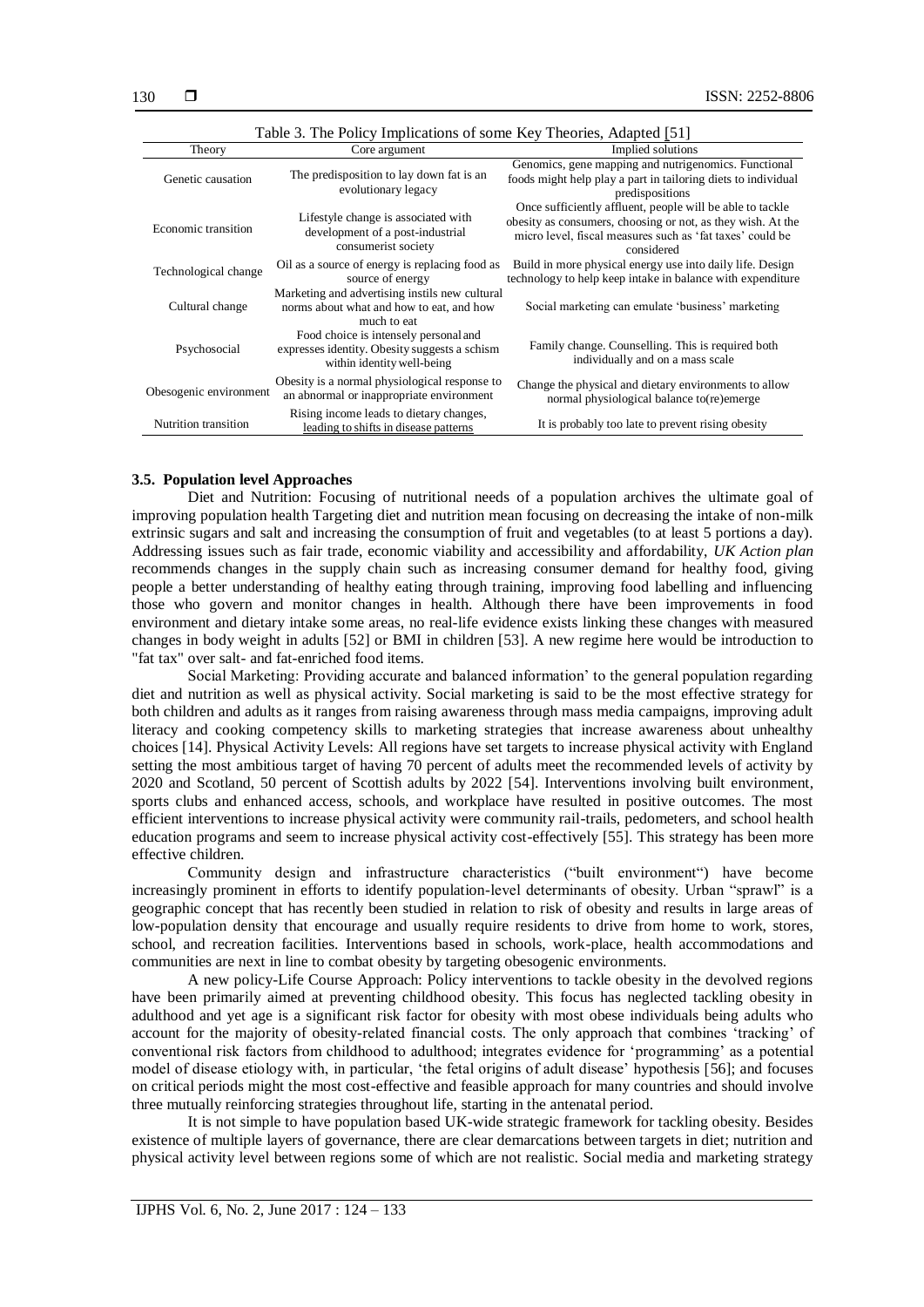fails due to distorted perceptions of what qualifies as normal and excess body weight, particularly in relation to the parents of overweight and obese children, have been found to be a significant issue. Managing and sustaining food and nutrition or physical activity policy has its own fiscal limits. Success of these policies and processes are embedded in different sectors-political, economic and social structural levels. Interventions aimed at improving individual lifestyles, have limited access in some areas and this may actually aggravate disparities between the more and less advantaged. Population based approaches target policies and process, aiming for a transition towards healthy population diets, activity levels and weight status. It is essential to understand these aspects differ culturally and between and within countries. Although the beneficial results of such interventions may be long-term, detectable and significant, they are sometimes very small compared with the size of the problem. Moreover, the improvements tend to decline after the intervention ends. It must be concluded that interventions will need a co-ordinated effort by stakeholders at the family or school level, and are to be matched by changes in the social and cultural context so that the benefits can be sustained and enhanced.

### **4. CONCLUSION**

The burden of obesity varies with age, ethnicity, socio-economic status and state economies. All new projections should hence accommodate population ageing, and other population changes such as immigration, health-care system reform, or technological advances for disease treatment for a comprehensible assessment of global burden. There are still no clear and appropriate answers about answer when, where, why, and, how costs accrue in obese populations, further long term commitments are required for the same. Most population-based prevention policies are cost effective, largely paying for themselves through future health gains and resulting reductions in health expenditures. Therefore, these prevention programs should be high on the scientific and political agendas. It is hence, essential to evaluate these policies in new light for all economies and with revived interests for its widespread adverse health consequnces.

#### **REFERENCES**

- [1] Visscher T. L. and Seidell J. C., "The Public Health Impact of Obesity," Annual Review of Public Health, vol/issue: 22(1), pp. 355-75, 2001.
- [2] WHO, "World Health Organization: Obesity and overweight," Fact Sheet, pp. 9, 2006.
- [3] Field A. E., et al., "Impact of overweight on the risk of developing common chronic diseases during a 10-year period," Archives of internal medicine, vol/issue: 161(13), pp. 1581-6, 2001.
- [4] Wen C. P., et al., "Are Asians at greater mortality risks for being overweight than Caucasians? Redefining obesity for Asians," Public health nutrition, vol/issue: 12(04), pp. 497-506, 2009.
- [5] Ko G. T., et al., "Lower BMI cut-off value to define obesity in Hong Kong Chinese: an analysis based on body fat assessment by bioelectrical impedance," British Journal of Nutrition, vol/issue: 85(02), pp. 239-42, 2001.
- [6] Y. M. Deurenberg, et al., "Elevated body fat percentage and cardiovascular risks at low body mass index levels among Singaporean Chinese, Malays and Indians," Obesity Reviews, vol/issue: 3(3), pp. 209-15, 2002.
- [7] Cole T. J., et al., "Establishing a standard definition for child overweight and obesity worldwide: international survey," Bmj, vol/issue: 320(7244), pp. 1240, 2000.
- [8] Price G. M., et al., "Weight, shape, and mortality risk in older persons: elevated waist-hip ratio, not high body mass index, is associated with a greater risk of death," The American journal of clinical nutrition, vol/issue: 84(2), pp. 449-60, 2006.
- [9] F. Hainer, et al., "Management of obesity in adults: project for European primary care. International journal of obesity and related metabolic disorders," Journal of the International Association for the Study of Obesity, vol/issue: 28(1), pp. S226-31, 2004.
- [10] Stein C. J. and Colditz G. A., "The Epidemic of Obesity," The Journal of Clinical Endocrinology & Metabolism, vol/issue: 89(6), pp. 2522-5, 2004.
- [11] Harnack L. J., et al., "Temporal trends in energy intake in the United States: an ecologic perspective," The American journal of clinical nutrition, vol/issue: 71(6), pp. 1478-84, 2000.
- [12] Popkin B. M., "The nutrition transition and its health implications in lower-income countries," Public health nutrition, vol/issue: 1(01), pp. 5-21, 1998.
- [13] Lobstein T., et al., "Obesity in children and young people: a crisis in public health," Obesity Reviews, vol. 5, pp. 4- 85, 2004.
- [14] Butland B., et al., "Foresight. Tackling obesities: future choices. Project report," Foresight Tackling obesities: future choices Project report, 2007.
- *An Assessment of Health Economic Burden of Obesity Trends with Population Based… (Prerna Bhasin)* [15] Allender S. and Rayner M., "The burden of overweight and obesity-related ill health in the UK," Obesity reviews,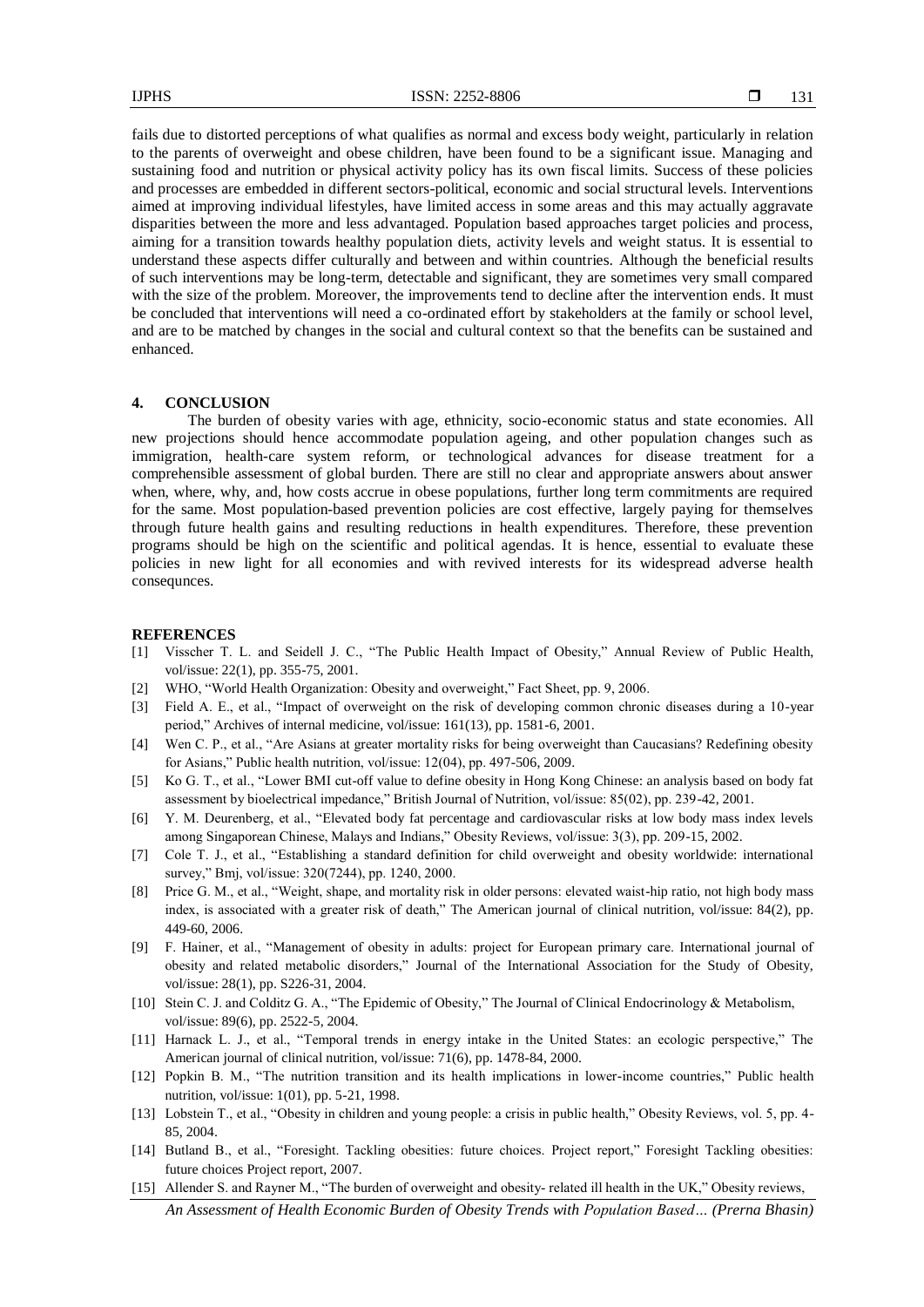vol/issue: 8(5), pp. 467-73, 2007.

- [16] DeFronzo R. A. and Ferrannini E., "Insulin resistance: a multifaceted syndrome responsible for NIDDM, obesity, hypertension, dyslipidemia, and atherosclerotic cardiovascular disease," Diabetes care, vol/issue: 14(3), pp. 173- 94, 1991.
- [17] Finucane M. M., et al., "National, regional, and global trends in body-mass index since 1980: systematic analysis of health examination surveys and epidemiological studies with 960 country-years and 9  $\cdot$  1 million participants," The Lancet, vol/issue: 377(9765), pp. 557-67, 2011.
- [18] PHE, "Adult Weight data factsheet, August 2014: Health Survey for England England, UK2014" [cited 2015 April 16]. Available from: http://www.noo.org.uk/NOO\_pub/Key\_data.
- [19] James W. P. T., "The epidemiology of obesity: the size of the problem," Journal of Internal Medicine, vol/issue: 263(4), pp. 336-52, 2008.
- [20] Wild S., et al., "Global prevalence of diabetes estimates for the year 2000 and projections for 2030," Diabetes care, vol/issue: 27(5), pp. 1047-53, 2004.
- [21] Johnson R. J., et al., "Potential role of sugar (fructose) in the epidemic of hypertension, obesity and the metabolic syndrome, diabetes, kidney disease, and cardiovascular disease," The American journal of clinical nutrition, vol/issue: 86(4), pp. 899-906, 2007.
- [22] Prentice A. M., "The emerging epidemic of obesity in developing countries," International Journal of epidemiology, vol/issue: 35(1), pp. 93-9, 2006.
- [23] Doak C. M., et al., "The dual burden household and the nutrition transition paradox," International journal of obesity, vol/issue: 29(1), pp. 129-36, 2005.
- [24] Jebb S. A., et al., "Prevalence of overweight and obesity among young people in Great Britain," Public Health Nutr., vol/issue: 7(3), pp. 461-5, 2004.
- [25] Rennie K. L. and Jebb S. A., "Prevalence of obesity in Great Britain," Obesity Reviews, vol/issue: 6(1), pp. 11-2, 2005.
- [26] PHE, "Child Weight data factsheet, August 2014: Health Survey for England England, UK," 2014.
- [27] Fries J. F., "Aging, natural death, and the compression of morbidity," Bulletin of the World Health Organization, vol/issue: 80(3), pp. 245-50, 2002.
- [28] Lissner L., "Causes, diagnosis and risks of obesity," Pharmacoeconomics, vol/issue: 5(1), pp. 8-17, 1994.
- [29] Guh D. P., et al., "The incidence of co-morbidities related to obesity and overweight: a systematic review and metaanalysis," BMC public health, vol/issue: 9(1), pp. 88, 2009.
- [30] Withrow D. and Alter D., "The economic burden of obesity worldwide: a systematic review of the direct costs of obesity," Obesity reviews, vol/issue: 12(2), pp. 131-41, 2011.
- [31] Thorpe K. E., et al., "The impact of obesity on rising medical spending," Health Affairs-Millwood Va Then Bethesda Ma, vol. 23, pp. 283, 2004.
- [32] Manson J. E., et al., "Body weight and longevity: a reassessment," Jama, vol/issue: 257(3), pp. 353-8, 1987.
- [33] Manson J. E., et al., "Body weight and mortality among women," New England Journal of Medicine, vol/issue: 333(11), pp. 677-85, 1995.
- [34] Stevens J., et al., "The effect of age on the association between body-mass index and mortality," New England Journal of Medicine, vol/issue: 338(1), pp. 1-7, 1998.
- [35] WCRF, "American Institute for Cancer Research and World Cancer Research Fund International: Food, nutrition and the prevention of cancer: a global perspective: American Institute for Cancer Research," 1997.
- [36] Nichols M., et al., "Decreasing trends in overweight and obesity among an Australian population of preschool children," International Journal of Obesity, vol/issue: 35(7), pp. 916-24, 2011.
- [37] Wang Y. C., et al., "Health and economic burden of the projected obesity trends in the USA and the UK," The Lancet, vol/issue: 378(9793), pp. 815-25, 2011.
- [38] Renehan A. G., et al., "Body-mass index and incidence of cancer: a systematic review and meta-analysis of prospective observational studies," The Lancet, vol/issue: 371(9612), pp. 569-78, 2008.
- [39] CEMACH, "Confidential enquiry into maternal and child health," London, Perinatal Mortality, 2005.
- [40] Heslehurst N., et al., "A nationally representative study of maternal obesity in England, UK: trends in incidence and demographic inequalities in 619[thinsp]323 births, 1989-2007,: Int J Obes., vol/issue: 34(3), pp. 420-8, 2010.
- [41] Ebbeling C. B., et al., "Childhood obesity: public-health crisis, common sense cure," The Lancet, vol/issue: 360(9331), pp. 473-82, 2002.
- [42] Young H. D., et al., "Evaluation of the insulin resistance syndrome in 5-to 10-year-old overweight/obese African-American children," Diabetes care, vol/issue: 24(8), pp. 1359-64, 2001.
- [43] Gunnell D. J., et al., "Childhood obesity and adult cardiovascular mortality: a 57-y follow-up study based on the Boyd Orr cohort," The American journal of clinical nutrition, vol/issue: 67(6), pp. 1111-8, 1998.